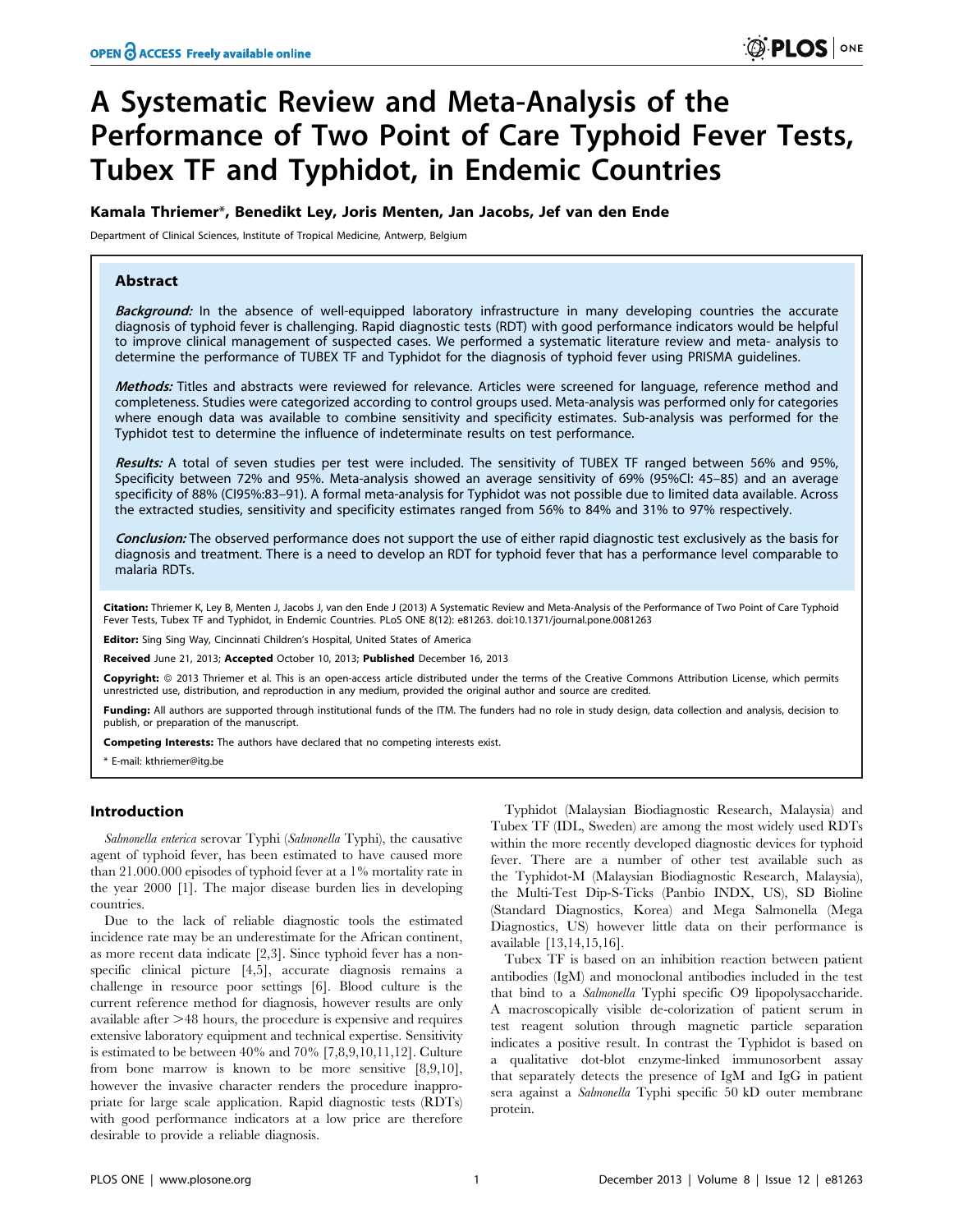Several studies have assessed the performance of either test for the diagnosis of symptomatic patients, but no formal meta-analysis of the available data has been performed to date.

We therefore aimed to analyze the diagnostic performance of Tubex TF (IDL, Sweden) and Typhidot (Malaysian Biodiagnostic Research, Malaysia) for the diagnosis of typhoid fever in patients in typhoid endemic regions.

## Methods

## General

We performed a review and meta- analyses using the PRISMA guidelines [17] for systematic reviews and meta-analyses (Checklist S1).

#### Search method and inclusion criteria

We performed a literature search in the MEDLINE database through PubMed using ''Tubex'' and ''Typhidot'' as search terms. Searches were restricted to publications from 1998 to date to cover the time since introduction of either test to the market. In addition we conducted supplementary searches in the references of the retrieved articles. Titles and abstracts were reviewed for relevance.

Only articles evaluating the performance of one of the two or both test were included. Articles were excluded based on title, abstract, language other than English, lack of automated blood culture as reference method assuming that automated blood culture has a better yield in patients with previous antimicrobial treatment and to assure standardization across the different studies [18]. Articles were further excluded because presented data was insufficient and authors did not reply to our queries. Whenever automated and manual blood culture had been used as reference method, only results of the automated blood culture were included. Corresponding authors were contacted via email for additional information whenever necessary. Information provided by the authors was anonymized. If no answer was provided within eight weeks of the first email and two additional follow up emails (sent without an error report) the respective studies were excluded.

#### Data retrieval and definitions

The number of true positives (TF), true negatives (TN), false positives (FP) and false negatives (FN) were retrieved from each article by two investigators independently and entered into an excel datasheet. Discordant findings were assessed in a joint approach and authors asked for verification when in doubt. We obtained sensitivity, specificity and accuracy estimates of each included study considering blood culture as the reference method. Sensitivity was defined as the number of true positive results per true positive and false negative results  $\begin{pmatrix} \nTP \\
\overline{TP+FN} \\
\end{pmatrix}$ TP

$$
\frac{\overline{TP}}{\overline{TP} + \overline{FN}}
$$
 g <sub>pecificity</sub>

was defined as the number of true negative results per true negative and false positive results  $\frac{TN}{TN+FP}$ . Accuracy was defined as the number of true results divided by the total sample size  $\left(\frac{\text{TP} + \text{TN}}{\text{TP} + \text{TN} + \text{FP} + \text{FN}}\right)$ .

To address poor sensitivity of blood culture [7,8,9,10,11,12] we repeated the analysis applying different control groups whenever possible. Control groups to determine true negatives were defined as follows: category  $1$  – samples with known etiology other than Salmonella Typhi; category 2 – samples with unknown etiology (blood culture negative); category 3 – categories 1 and 2 combined.

Results for IgM and IgG for the Typhidot where assessed separately. Whenever articles evaluating the Typhidot did not present results for IgG and IgM separately, authors were contacted and asked to provide respective data. Based on these data the following outcomes were defined: presence of IgM alone  $=$  positive (diseased); presence of both  $IgG$  and  $IgM =$  positive; absence of both IgG and  $IgM$  = negative; presence of IgG alone = indeterminate. If information regarding the number of indeterminate results among cases and controls was not provided in the article the respective numbers were retrieved from the authors.

#### Risk of bias

The QUADAS checklist [19] has been completed for all included studies (Table S1). Given the limited number of studies included, we did not perform a sensitivity analyses excluding lower quality studies. However sensitivity analyses for the most likely source of bias, the handling of indeterminate results has been performed as described below.

#### Tubex TF

For Tubex TF we plotted estimates of the sensitivity and specificity in forest plots as well as receiver-operating characteristic (ROC) space using RevMan 5 [20] for each category. Metaanalysis was performed only for categories where enough data was available to produce average sensitivity and specificity estimates. Estimates were calculated using logistic regression separately for sensitivity and specificity correcting for heterogenity among studies using robust standard errors (generalized estimating equations), an approach similar to random effects meta-analysis [21].

#### Typhidot

For Typhidot no formal meta-analysis was performed, firstly due to the low number of studies included in each control group and secondly because information on the inclusion or exclusion of indeterminate results could not be retrieved for all studies. For studies where information on the number of indeterminate results was available, sensitivity, specificity and accuracy estimates were calculated using three different approaches:

Firstly we excluded the indeterminate results completely from the analyses, Secondly we defined the indeterminate results as negative results (TN and FN respectively):

$$
Sensitivity = \frac{TP}{TP + FN + Indeterminate cases}
$$

$$
Specificity = \frac{TN + Indeterminate controls}{TN + FP + Indeterminate controls}
$$

Thirdly we added indeterminate results only to the denominator, resulting in a new formula for specificity only but not for sensitivity when compared to the second approach:

$$
Specificity = \frac{TN}{TN + FP + Indeterminate controls}
$$

For studies where information on the number of indeterminate results was not available the results are presented as given by the respective authors.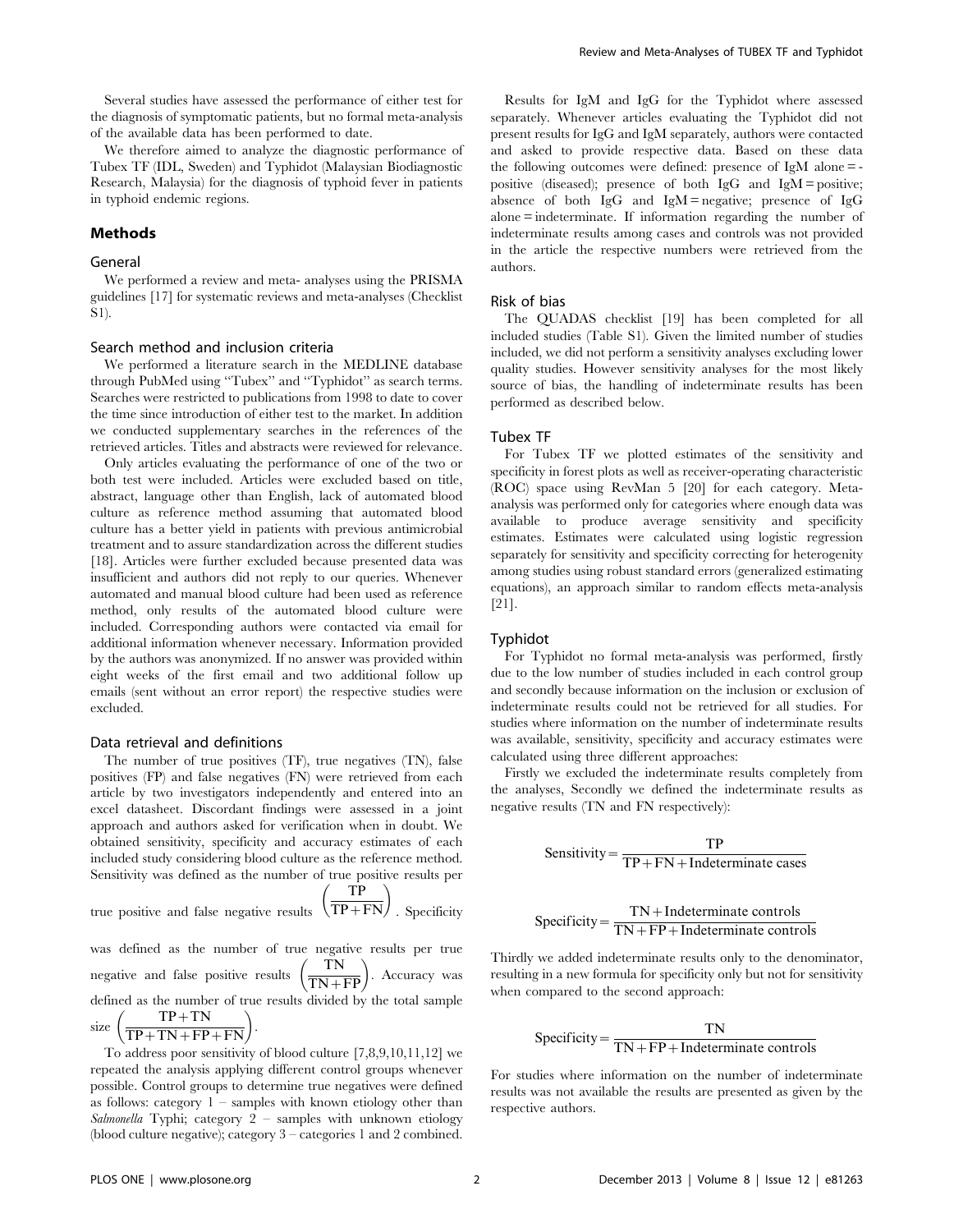95% Confidence intervals were calculated according to Wilsons score method and the difference between accuracy estimates was calculated using chi2 test considering  $p<0.05$  as significant.

# Results

The search word ''Tubex'' retrieved 23 hits, ''Typhidot'' retrieved 24 hits. Based on the title we excluded two articles (8.7%) for the evaluation of the Tubex TF test and three (12.5%) for the Typhidot. For Tubex TF nine articles (39.1%) and for Typhidot three (12.5%) were excluded based on the abstract. Respectively five (17.4%) [22,23,24,25,26] and 11 (45.8%) [24,26,27,28,29,30,31,32,33,34] studies were excluded as the underlying methods did not fit our predefined criteria (Figure 1). The QUADAS checklist revealed that risk of bias could generally be considered low for all studies (Table S1).

## Tubex TF

A total of seven (30.4%) studies evaluating Tubex TF with different control groups were included in the analyses. One of the studies used two different control groups as comparison and was therefore included in two different categories [35] with the respective results. A total of five studies using febrile controls with known etiology [13,29,31,35,36] were therefore included in category 1, two studies using controls with unknown febrile diseases [15,35] were included in category 2 and one study that used controls with known and unknown etiology [37] was included in category 3. Characteristics of the studies are summarized in Table 1.

Sensitivity of Tubex TF in the studies included in category 1 varied between 56% [29] and 79% [36], specificity between 85% [35] and 95% [31]. Sensitivity and specificity for studies included in category 2 were 75% [35] and 95% [15] and 88% [35] and 80% [15] respectively and the study in category 3 showed sensitivity of 68% and specificity of 72% [37] (Figure 2).

Meta-analysis of the data in category 1 showed an average sensitivity of 69% (95%CI: 45–85) and a specificity of 88% (CI95%:83–91)(Figure 3). No meta-analysis was performed for the other categories due to the low number of studies included.

## Typhidot

For the evaluation of the Typhidot a total of seven (29.2%) studies were included in the analyses. Two studies used two different control groups and were therefore included in two categories with the respective results [14,35]. Therefore a total of three studies could be included in category 1 [13,14,35], four studies in category 2 [14,15,35,38] and two studies in category 3 [37,39]. Additional characteristics of the included studies are shown in Table 2.

The number of indeterminate results (presence of IgG alone) obtained when using Typhidot showed a great variation among studies. Kawano et al. [15] reported 55 indeterminate results (out of 366 total results) both among cases and controls respectively. Fadeel et al. [35] reported five indeterminate samples among cases and one among controls (out of a total of 140 and 210 results depending on the control group), Olsen et al. [13] reported six indeterminate results, three among cases and three among controls (out of a total of 77 results), Keddy et al. [37] reported no indeterminate results (out of 80 results).

Depending on how indeterminate results are classified sensitivity and specificity can vary. Highest numbers of indeterminate results for the Typhidot were reported by Kawano *et al* [15] with a total of 30% of all results being indeterminate. Accordingly sensitivity of the test was 82% when indeterminate results were excluded, 56% when the respective results were considered negative and 56% when indeterminate results were included in the denominator. Accordingly specificity was 44%, 60% and 31% respectively  $(p<0.05$  for accuracy).

For studies with smaller numbers of indeterminate results no significant differences in accuracy were found and sensitivity varied between 63% and 84%, specificity between 74% and 97% depending on control group and definition of indeterminate results (Table 3). Results from studies were no information on indeterminate results were available are listed in Table 4.

## **Discussion**

Our meta-analysis for Tubex TF showed an average sensitivity of 69% and a specificity of 88%. Even though no meta-analysis was performed for the Typhidot, sensitivity and specificity varied between 46% and 79% and 31% and 96% respectively when including indeterminate results in the denominator only and across all three control groups. The number of indeterminate results varied between 0% [37] and 30% [15] of the entire study population. However we found that apart from the study conducted by Kawano et al. [15] the number of indeterminate results was low and did not significantly affect test accuracy  $(p>0.05)$  (Table 3). This study only considered sensitivity, specificity, and accuracy for analysis but not predictive values. Predictive values are much heavier affected by prevalence of disease within the study population than sensitivity and specificity, making it difficult to compare predictive values of different studies.

Malaria and typhoid fever may be considered among the most mportant non-viral infectious diseases in developing countries. For malaria a plethora of RDTs is available and current WHO recommendations for the use of those RDTs as an exclusive method of diagnosis postulate a specificity  $>90\%$ in order to be used on a wider scale [40]. While the average performance of the Tubex TF does not qualify according to these criteria, few individual studies for Tubex TF [29,31] and Typhidot [35,39] report performance above the given threshold.

Since typhoid fever is a potentially fatal disease, easily treatable with affordable antibiotics, its treatment threshold is very low. Moreover no clinical signs with sufficient predictive value are available, and consequently in most situations the disease is treated presumptively. In order for a typhoid RDT to be superior to presumptive treatment, a respective test would require a high sensitivity, in order not to miss possibly fatal cases. On the other hand, even a moderate specificity will allow avoiding the many false positives inherent to the presumptive strategy, leading to unnecessary antibiotics overuse, resulting in resistance on a population scale. The question remains, if RDT's based on antibodies are sufficiently sensitive for an early presentation. Malaria tests are based on antigen detection, an approach that yields positive results earlier after infection, as the result is not delayed by a host immunological response.

Parry et al. [41] suggest testing paired samples to improve performance of the RDTs. Assuming that false positive results occur on an independent basis, this will increase specificity. Likewise, if samples are taken at a timely interval this is likely to improve sensitivity due to higher antibody titers within the course of the disease. The latter approach might be useful for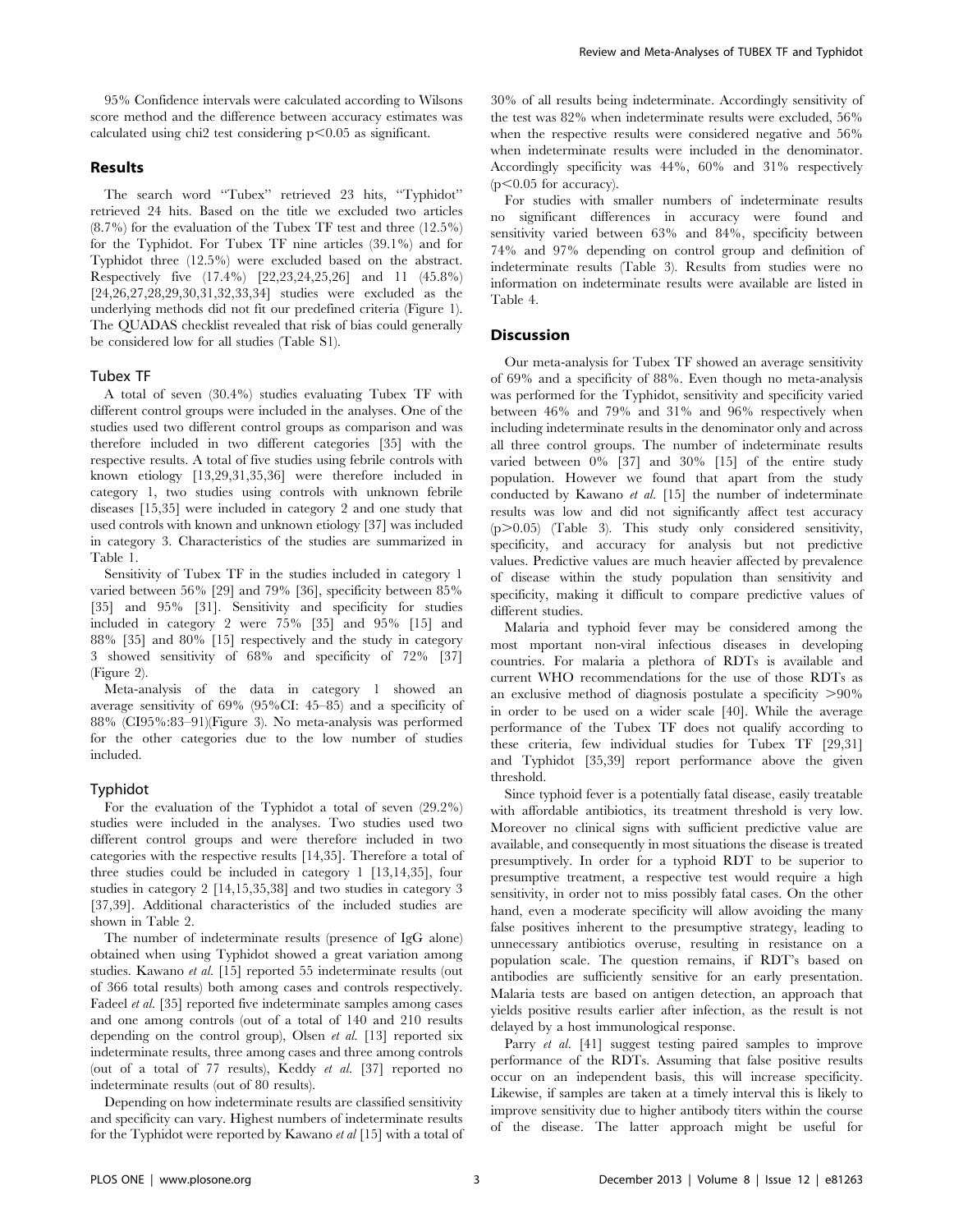

Figure 1. Selection of studies included in the analyses. doi:10.1371/journal.pone.0081263.g001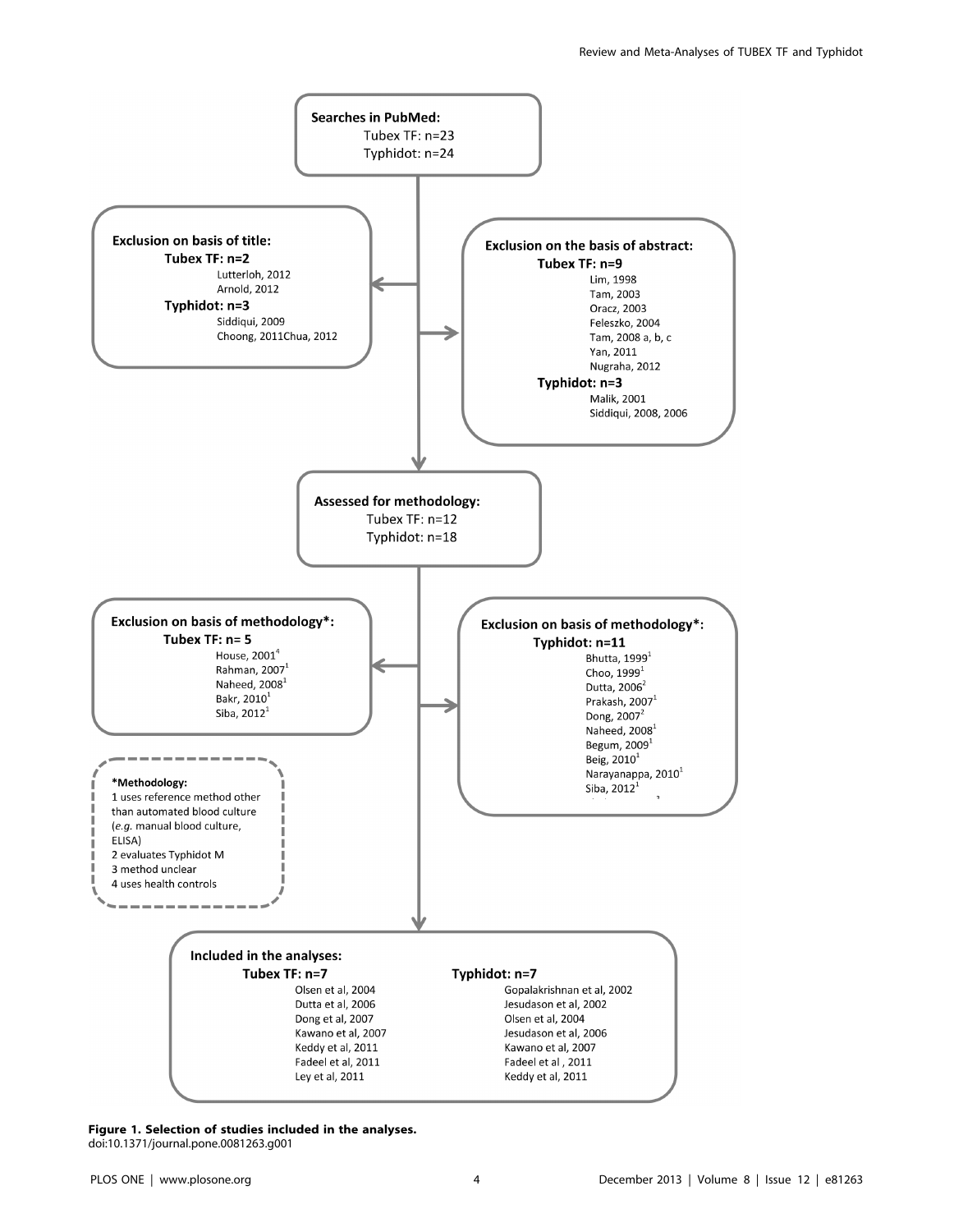| Study                            | Test evaluated (Typhidot/ Control group<br>Tubex) | used*          | Additional data received from<br>the authors (Yes/No) | Country                  |
|----------------------------------|---------------------------------------------------|----------------|-------------------------------------------------------|--------------------------|
| Dong et al, 2008 [31]            | Tubex                                             |                | <b>No</b>                                             | Southern China           |
| Dutta et al, 2006 [29]           | Tubex                                             |                | No                                                    | Calcutta, India          |
| Fadeel et al, 2011 [35]          | Typhidot/Tubex                                    | 1; 2           | <b>Yes</b>                                            | Egypt                    |
| Gopolaskrishnan et al, 2002 [14] | Typhidot                                          | 1; 2           | Yes                                                   | Kuala Lumpur, Malaysia   |
| Jesudason et al, 2002 [38]       | Typhidot                                          | $\overline{2}$ | Yes                                                   | Vellore, India           |
| Jesudason et al, 2006 [39]       | Typhidot                                          | 3              | Yes                                                   | Vellore, India           |
| Kawano et al, 2007 [15]          | Typhidot/Tubex                                    | $\overline{2}$ | Yes                                                   | Philippines              |
| Keddy et al, 2011 [37]           | Typhidot/Tubex                                    | 3              | Yes                                                   | South Africa/Tanzania    |
| Ley et al, 2011 [36]             | Tubex                                             |                | <b>No</b>                                             | Tanzania                 |
| Olsen et al, 2004 [13]           | Typhidot/Tubex                                    |                | Yes                                                   | Ho Chi Min city, Vietnam |

Table 1. Characteristics of included studies.

\*controls groups: 1 – samples with known etiology other than Salmonella Typhi; 2 – samples with unknown etiology (blood culture negative); 3 – a combination of 1 and 2.

doi:10.1371/journal.pone.0081263.t001

epidemiological purposes but its value in a clinical setting is limited.

The major limitation of the presented data is the small number of study results available. While sufficient publications were retrieved to calculate performance indicators for the Tubex TF test, this was not possible for Typhidot. Different methods in defining and including controls have made it difficult to standardize earlier collected data and have further reduced the number of data that we could compare directly.

The unknown sensitivity of blood culture is likely to have affected the analyzed results. We excluded all studies where manual blood culture was used as a reference method, assuming that automated blood culture has a higher yield in patients with previous antibiotic treatment and to assure some standardization of the workflow across the different studies included [18]. However also automated blood culture results are dependent on skills and knowledge of the performing laboratory staff as well as the condition of local laboratory equipment and consumables. Moreover choosing the most appropriate control group for an RDT evaluation remains a challenge when blood culture is the reference method. Including blood culture negative patients in the control group bears the risk of including undetected Salmonella Typhi cases due to poor sensitivity of blood culture among the controls affecting the specificity of the evaluated test. On the other hand including only febrile cases with a confirmed laboratory diagnosis other than typhoid fever results in an unrealistic control group.

Additional limitations in the longitudinal test evaluation are inter-batch variation as well as minor test modification by the manufactures that are not leading to changes in the brand name and not made public [42,43]. Indeed the Tubex TF test had been modified within the evaluated time period without changes of the product name (IDL personal communication). The study

#### Tubex with controls Cat. 1

| Study       |  |  | TP FP FN TN Sensitivity                         | Specificity |
|-------------|--|--|-------------------------------------------------|-------------|
| Dona 2008   |  |  | 9 1 4 20 0.69 [0.39, 0.91] 0.95 [0.76, 1.00]    |             |
| Dutta 2006  |  |  | 58 14 45 99 0.56 [0.46, 0.66] 0.88 [0.80, 0.93] |             |
| Fadeel 2011 |  |  | 50 13 17 72 0.75 [0.63, 0.84] 0.85 [0.75, 0.92] |             |
| Lev 2011    |  |  | 26 12 7 94 0.79 [0.61, 0.91] 0.89 [0.81, 0.94]  |             |
| Olsen 2004  |  |  | 43 1 12 17 0.78 [0.65, 0.88] 0.94 [0.73, 1.00]  |             |

#### **Tubex with controls Cat. 2**

| Study        | TP FP FN | TN. | Sensitivity                                      | Specificity |
|--------------|----------|-----|--------------------------------------------------|-------------|
| Fadeel 2011. |          |     | 50 17 17 126 0.75 [0.63, 0.84] 0.88 [0.82, 0.93] |             |
| Kawano 2007. | 71 20    |     | 4 82 0.95 [0.87, 0.99] 0.80 [0.71, 0.88]         |             |

# Tubex with controls Cat. 3

| <b>Study</b> |  | TP FP FN TN | Sensitivity                                    | Specificity |
|--------------|--|-------------|------------------------------------------------|-------------|
| Keddy 2011   |  |             | 19 18 9 46 0.68 [0.48, 0.84] 0.72 [0.59, 0.82] |             |





| Sensitivity |                                 |  |  |  |  |  | <b>Specificity</b> |  |  |  |
|-------------|---------------------------------|--|--|--|--|--|--------------------|--|--|--|
|             |                                 |  |  |  |  |  |                    |  |  |  |
|             | 0 02 04 06 08 1 0 02 04 06 08 1 |  |  |  |  |  |                    |  |  |  |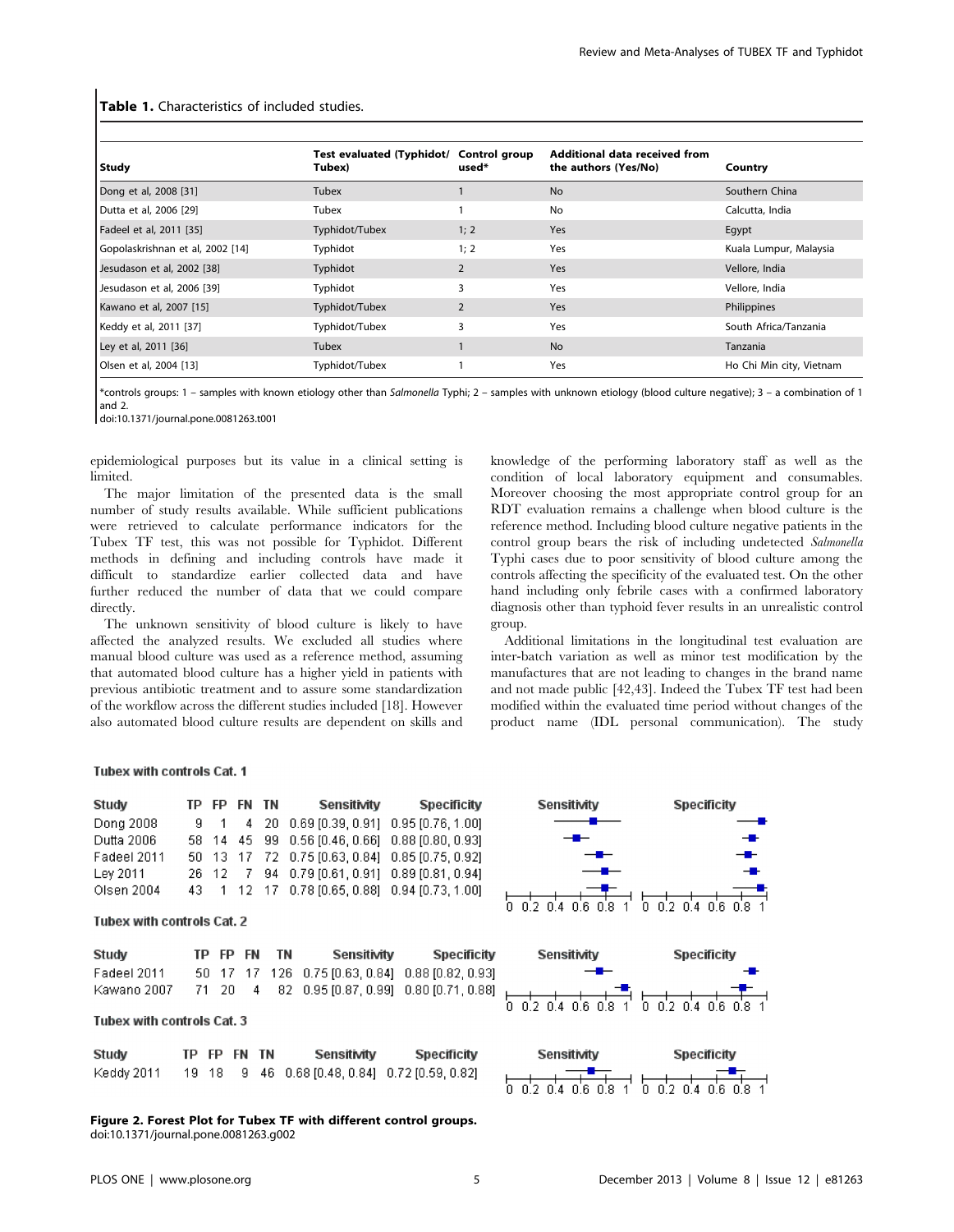

Figure 3. Sensitivity and specificity estimates for Tubex TF (open squares) with control group category 1 together with average sensitivity and specificity estimate (filled circle) and 95% confidence region. doi:10.1371/journal.pone.0081263.g003

from Olsen et al [13] had evaluated the former version of the test (IDL personal communication), however when repeating the analysis and excluding the respective publication, we found similar results for average sensitivity and specificity (data not shown).

In the light of poor sensitivity of current blood culture procedures at high costs, requiring considerable expertise and long time to diagnosis, the demand for a reliable RDT in clinical settings remains high. Apart from good performance indicators, a respective test would require good operational characteristics as

# Table 2. Overview Typhidot studies.

|                               | Comment                                                                                                                                                           |
|-------------------------------|-------------------------------------------------------------------------------------------------------------------------------------------------------------------|
| Typhidot with control group 1 |                                                                                                                                                                   |
| Fadeel, 2011                  | -Results are originally presented for IgG and IgM separately. Additional data provided by the author.                                                             |
| Gopalakrishnan, 2002          | -No information on the number of indeterminate results/not specified how they were counted.                                                                       |
| Olsen, 2004                   | -Results are originally presented for 2 hospitals combined. We only included data using automated<br>blood culture as reference method as provided by the author. |
| Typhidot with control group 2 |                                                                                                                                                                   |
| Fadeel, 2011                  | -Results are originally presented for IgG and IgM separately. Additional data provided by the author.                                                             |
| Gopalakrishnan, 2002          | -No information on the number of indeterminate results/not specified how they were counted.                                                                       |
| Jesudason, 2002               | -No information on the number of indeterminate results/not specified how they were counted.                                                                       |
| Kawano, 2007                  | -Results are originally presented for IgG and IgM separately. Additional data provided by the author.                                                             |
| Typhidot with control group 3 |                                                                                                                                                                   |
| Jesudason, 2006               | -No information on the number of indeterminate results/not specified how they were counted.                                                                       |
| Keddy, 2011                   | -Additional data provided by author.                                                                                                                              |

doi:10.1371/journal.pone.0081263.t002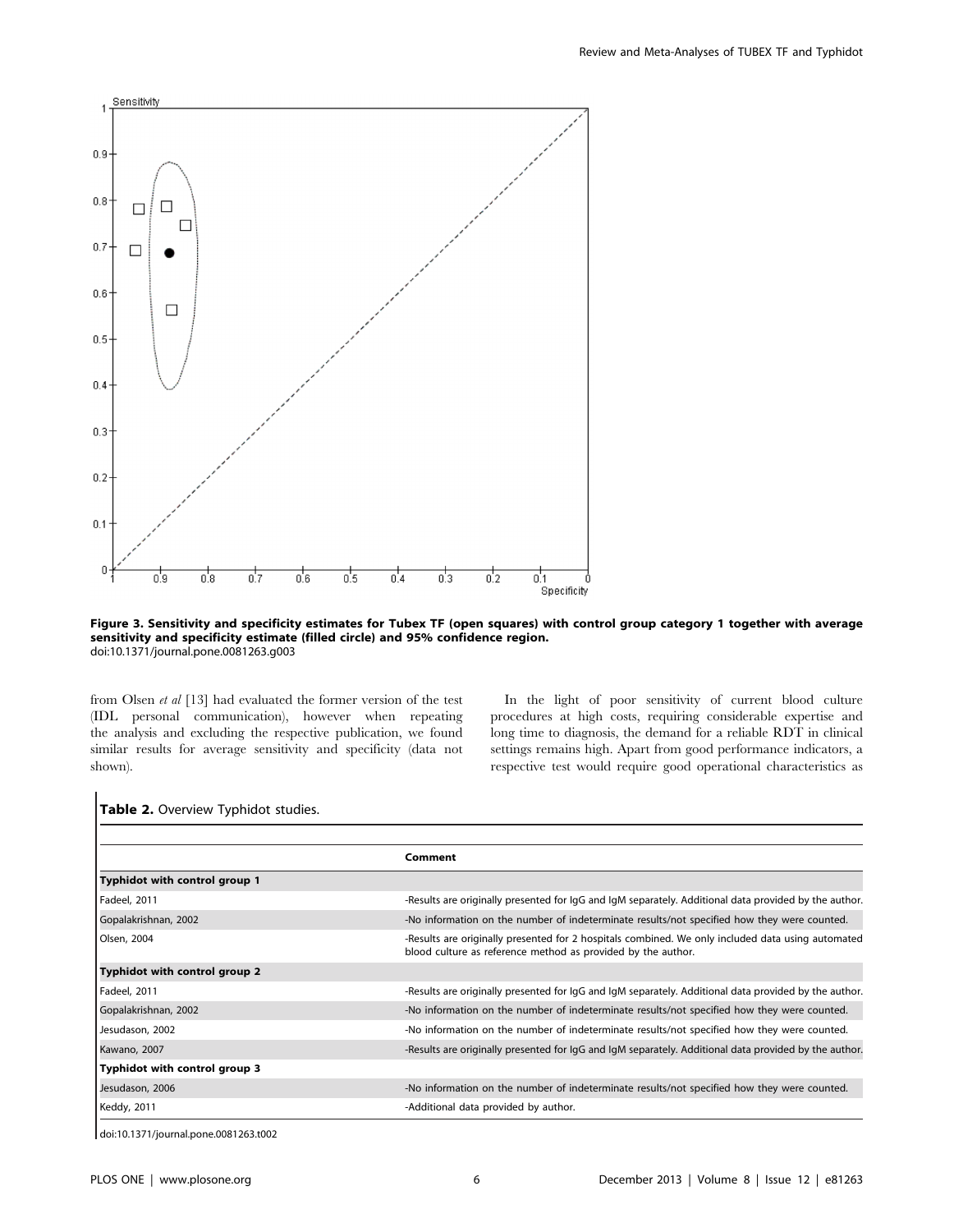| indeterminate results are available).   |    |                            |                       |    |                          |                 |                        |                            |  |                                            |             |                                            | Table 3. Sensitivity (Sens.), Specificity (Spec.) and Accuracy (Acc.) of Typhidot depending on definition of indeterminate results (only studies included where information on                                                 |  |
|-----------------------------------------|----|----------------------------|-----------------------|----|--------------------------|-----------------|------------------------|----------------------------|--|--------------------------------------------|-------------|--------------------------------------------|--------------------------------------------------------------------------------------------------------------------------------------------------------------------------------------------------------------------------------|--|
|                                         |    |                            |                       |    |                          |                 |                        |                            |  |                                            |             |                                            |                                                                                                                                                                                                                                |  |
|                                         |    |                            |                       |    |                          |                 | Indeterminate          | e results excluded         |  | Indeterminate results counted as negatives | denominator | Indeterminate results only included in the |                                                                                                                                                                                                                                |  |
|                                         | Բ  | £                          | Ē<br>료                |    | among<br>Indet.<br>cases | among<br>Indet. | controls Sens. (95%CI) | Spec. (95%Cl) Acc. (95%Cl) |  |                                            |             |                                            | Sens. (95%Cl) Spec. (95%Cl) Acc. (95%Cl) Sens. (95%Cl) Spec. (95%Cl) Acc. (95%Cl) (Acc.)                                                                                                                                       |  |
| Typhidot with control group category 1* |    |                            |                       |    |                          |                 |                        |                            |  |                                            |             |                                            |                                                                                                                                                                                                                                |  |
| Fadeel, 42                              |    | 4                          | 68<br>20              | 5  |                          |                 | $0.68$ $(0.55 - 0.79)$ |                            |  |                                            |             |                                            | 0.94 (0.86-0.99) 0.82 (0.75-0.88) 0.63 (0.51-0.73) 0.95 (0.87-0.98) 0.979 (0.72-0.86) 0.63 (0.51-0.73) 0.99 (0.85-0.97) 0.71-0.85) 0.968                                                                                       |  |
| Olsen, 46<br>2004                       |    | ō                          | $\overline{4}$        |    |                          |                 | $0.84(0.71 - 0.92)$    |                            |  |                                            |             |                                            |                                                                                                                                                                                                                                |  |
| Typhidot with control group category 2* |    |                            |                       |    |                          |                 |                        |                            |  |                                            |             |                                            |                                                                                                                                                                                                                                |  |
| Fadeel, 42                              | Lŋ |                            | 20 137                |    |                          |                 | $0.68$ $(0.55 - 0.79)$ |                            |  |                                            |             |                                            | 0.320 (0.61-0.81 (0.81 (0.81 (0.51 (0.74) 0.74) 0.63 (0.51 (0.62) 0.63 (0.62 (0.86 (0.82 (0.524) 0.63 (0.524) 0.526 (0.81 (0.928 (0.828 (0.828 (0.828 (0.828 (0.828 (0.828 (0.828 (0.828 (0.828 (0.828 (0.828 (0.828 (0.828 (0 |  |
| Kawano, 97<br>2007                      |    | $\frac{8}{2}$              | 60<br>$\overline{21}$ | 55 | 55                       |                 | $0.82(0.74 - 0.89)$    |                            |  |                                            |             |                                            | $0.44 (0.35-0.52) \quad 0.61 (0.55-0.67) \quad 0.56 (0.48-0.64) \quad 0.60 (0.52-0.67) \quad 0.58 (0.58-0.63) \quad 0.56 (0.48-0.64) \quad 0.51 (0.25-0.38) \quad 0.478 (0.35-0.48) \quad 0.018$                               |  |
| Typhidot with control group category 3* |    |                            |                       |    |                          |                 |                        |                            |  |                                            |             |                                            |                                                                                                                                                                                                                                |  |
| Keddy, 19                               |    | $\infty$<br>$\frac{13}{2}$ | $\overline{4}$        |    | $\circ$                  |                 | $0.70(0.50 - 0.86)$    |                            |  |                                            |             |                                            | 0.75 (0.62-0.83) 0.74 (0.63-0.83) 0.70 (0.50-0.86) 0.75 (0.62-0.86) 0.74 (0.63-0.83) 0.70 (0.50-0.86) 0.75 (0.62-0.85) 0.74 (0.63-0.83) N/A                                                                                    |  |
|                                         |    |                            |                       |    |                          |                 |                        |                            |  |                                            |             |                                            |                                                                                                                                                                                                                                |  |

\*category 1 – samples with known etiology other than *Salmonello* Typhi; category 2 – samples with unknown etiology (blood culture negative); category 3 – a combination of category 1 and 2.<br>doi:10.1371/journal.pone.0081263 \*category 1 – samples with known etiology other than Salmonella Typhi; category 2 – samples with unknown etiology (blood culture negative); category 3 – a combination of category 1 and 2. doi:10.1371/journal.pone.0081263.t003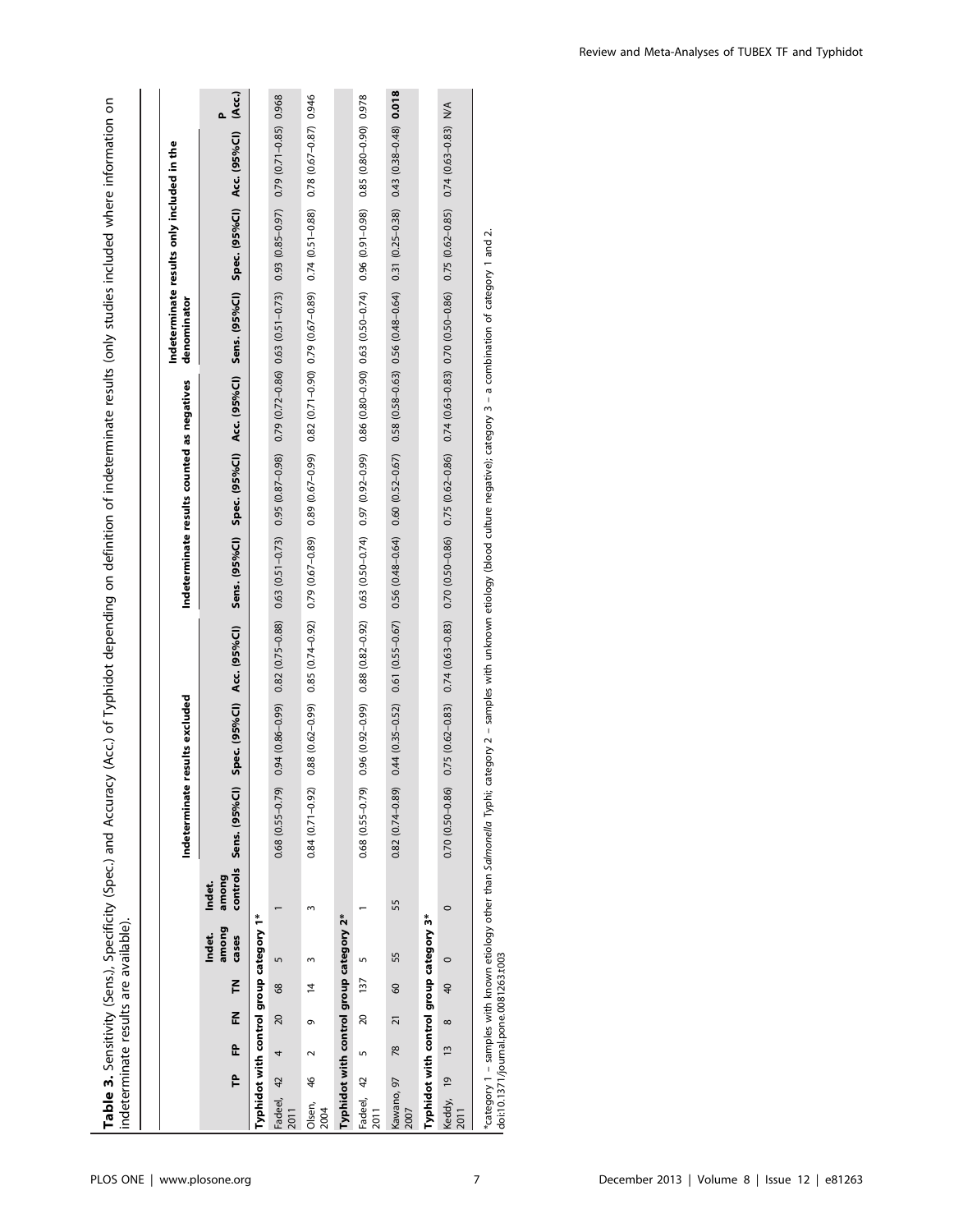Table 4. Sensitivity and Specificity of Typhidot in studies where no information in indeterminate results was available.

|                                         |  |        |    | Sensitivity<br>TP FP FN TN (95%CI)      | <b>Specificity</b><br>(95%CI) |
|-----------------------------------------|--|--------|----|-----------------------------------------|-------------------------------|
| Typhidot with control group category 1* |  |        |    |                                         |                               |
| Gopalakrishnan, 2002 41 12 9 32         |  |        |    | $0.82$ (0.69-0.91) $0.73$ (0.57-0.85)   |                               |
| Typhidot with control group category 2* |  |        |    |                                         |                               |
| Gopalakrishnan, 2002 41 18 9 32         |  |        |    | $0.82$ (0.69-0.91) 0.64 (0.49-0.77)     |                               |
| Jesudason, 2002                         |  | 30 6 0 | 24 | $1.00$ $(0.88-1.00)$ 0.80 $(0.61-0.92)$ |                               |
| Typhidot with control group category 3* |  |        |    |                                         |                               |
| Jesudason, 2006                         |  | 36 6 3 |    | 506 0.92 (0.79-0.98) 0.99 (0.97-1.00)   |                               |
|                                         |  |        |    |                                         |                               |

\*category 1 – samples with known etiology other than S.Typhi; category 2 – samples with unknown etiology (blood culture negative); category 3 – a combination of category 1 and 2. doi:10.1371/journal.pone.0081263.t004

well as moderate pricing comparable to currently used malaria RDTs. In addition a diagnostic device to detect Salmonella carriers would be a powerful tool to estimate true disease burden and potential of transmission [41].

## References

- 1. Crump JA, Luby SP, Mintz ED (2004) The global burden of typhoid fever. Bulletin of the World Health Organization 82: 346–353.
- 2. Thriemer K, Ley B, Ame S, von Seidlein L, Pak GD, et al. (2012) The burden of invasive bacterial infections in Pemba, Zanzibar. PloS one 7: e30350.
- 3. Breiman RF, Cosmas L, Njuguna H, Audi A, Olack B, et al. (2012) Populationbased incidence of typhoid fever in an urban informal settlement and a rural area in Kenya: implications for typhoid vaccine use in Africa. PloS one 7: e29119.
- 4. Mtove G, Amos B, von Seidlein L, Hendriksen I, Mwambuli A, et al. (2010) Invasive salmonellosis among children admitted to a rural Tanzanian hospital and a comparison with previous studies. PloS one 5: e9244.
- 5. Thriemer K, Ley BB, Ame SS, Deen JL, Pak GD, et al. (2012) Clinical and epidemiological features of typhoid fever in Pemba, Zanzibar: assessment of the performance of the WHO case definitions. PloS one 7: e51823.
- 6. Crump JA (2012) Typhoid Fever and the challenge of nonmalaria febrile illness in sub-saharan Africa. Clinical infectious diseases : an official publication of the Infectious Diseases Society of America 54: 1107–1109.
- 7. Bhutta ZA (2006) Current concepts in the diagnosis and treatment of typhoid fever. BMJ 333: 78–82.
- 8. Farooqui BJ, Khurshid M, Ashfaq MK, Khan MA (1991) Comparative yield of Salmonella typhi from blood and bone marrow cultures in patients with fever of unknown origin. Journal of clinical pathology 44: 258–259.
- 9. Gilman RH, Terminel M, Levine MM, Hernandez-Mendoza P, Hornick RB (1975) Relative efficacy of blood, urine, rectal swab, bone-marrow, and rose-spot cultures for recovery of Salmonella typhi in typhoid fever. Lancet 1: 1211–1213.
- 10. Wain J, Pham VB, Ha V, Nguyen NM, To SD, et al. (2001) Quantitation of bacteria in bone marrow from patients with typhoid fever: relationship between counts and clinical features. Journal of clinical microbiology 39: 1571–1576.
- 11. Parry CM, Hien TT, Dougan G, White NJ, Farrar JJ (2002) Typhoid fever. The New England journal of medicine 347: 1770–1782.
- 12. Willke A, Ergonul O, Bayar B (2002) Widal test in diagnosis of typhoid fever in Turkey. Clinical and diagnostic laboratory immunology 9: 938–941.
- 13. Olsen SJ, Pruckler J, Bibb W, Nguyen TM, Tran MT, et al. (2004) Evaluation of rapid diagnostic tests for typhoid fever. Journal of clinical microbiology 42: 1885–1889.
- 14. Gopalakrishnan V, Sekhar WY, Soo EH, Vinsent RA, Devi S (2002) Typhoid fever in Kuala Lumpur and a comparative evaluation of two commercial diagnostic kits for the detection of antibodies to Salmonella typhi. Singapore medical journal 43: 354–358.
- 15. Kawano RL, Leano SA, Agdamag DM (2007) Comparison of serological test kits for diagnosis of typhoid fever in the Philippines. Journal of clinical microbiology 45: 246–247.
- 16. Anusha R, Ganesh R, Lalitha J (2011) Comparison of a rapid commercial test, Enterocheck WB((R)), with automated blood culture for diagnosis of typhoid fever. Annals of tropical paediatrics 31: 231–234.
- 17. Moher D, Liberati A, Tetzlaff J, Altman DG (2009) Preferred reporting items for systematic reviews and meta-analyses: the PRISMA statement. PLoS medicine 6: e1000097.

## Conclusion

The performance of Typhidot and TUBEX TF does not support the use of either rapid diagnostic test exclusively as a basis for diagnosis and treatment. Although more time consuming and related to higher expenses and logistics, blood culture and molecular biologic techniques remain the reference method of choice, despite its limitations. There is a need to develop an RDT for typhoid fever that has a performance level comparable to malaria RDTs.

# Supporting Information

Checklist S1 PRISMA checklist.

(DOC)

Table S1 QUADAS checklist. (XLSX)

## Author Contributions

Conceived and designed the experiments: KT BL. Performed the experiments: KT BL. Analyzed the data: KT BL JM. Contributed reagents/materials/analysis tools: JM. Wrote the paper: KT BL JvdE JJ.

- 18. Ziegler R, Johnscher I, Martus P, Lenhardt D, Just HM (1998) Controlled clinical laboratory comparison of two supplemented aerobic and anaerobic media used in automated blood culture systems to detect bloodstream infections. Journal of clinical microbiology 36: 657–661.
- 19. Whiting PF, Rutjes AW, Westwood ME, Mallett S, Deeks JJ, et al. (2011) QUADAS-2: a revised tool for the quality assessment of diagnostic accuracy studies. Annals of internal medicine 155: 529–536.
- 20. RMRC (2011) Version 5.1. Copenhagen: The Nordic Cochrance Centre, The Cochrance Collaboration.
- 21. Egger M DSG, Altman DG, Deeks JJ, Altman DG, Bradburn MJ (2001) Statistical methods for examining and combining results from several studies in meta-analysis. In: Egger M DSG, Altman DG editor. Systematic reviews in health care. London: BMJ Books. pp. 285–311.
- 22. House D, Wain J, Ho VA, Diep TS, Chinh NT, et al. (2001) Serology of typhoid fever in an area of endemicity and its relevance to diagnosis. Journal of clinical microbiology 39: 1002–1007.
- 23. Rahman M, Siddique AK, Tam FC, Sharmin S, Rashid H, et al. (2007) Rapid detection of early typhoid fever in endemic community children by the TUBEX O9-antibody test. Diagnostic microbiology and infectious disease 58: 275–281.
- 24. Naheed A, Ram PK, Brooks WA, Mintz ED, Hossain MA, et al. (2008) Clinical value of Tubex and Typhidot rapid diagnostic tests for typhoid fever in an urban community clinic in Bangladesh. Diagnostic microbiology and infectious disease 61: 381–386.
- 25. Bakr WM, El Attar LA, Ashour MS, El Tokhy AM (2010) TUBEX Test Versus Widal Test In The Diagnosis Of Typhoid Fever In Kafr El -Shekh, Egypt. The Journal of the Egyptian Public Health Association 85: 285–296.
- 26. Siba V, Horwood PF, Vanuga K, Wapling J, Sehuko R, et al. (2012) Evaluation of serological diagnostic tests for typhoid fever in Papua New Guinea using a composite reference standard. Clinical and vaccine immunology : CVI 19: 1833–1837.
- 27. Bhutta ZA, Mansurali N (1999) Rapid serologic diagnosis of pediatric typhoid fever in an endemic area: a prospective comparative evaluation of two dotenzyme immunoassays and the Widal test. The American journal of tropical medicine and hygiene 61: 654–657.
- 28. Choo KE, Davis TM, Ismail A, Tuan Ibrahim TA, Ghazali WN (1999) Rapid and reliable serological diagnosis of enteric fever: comparative sensitivity and specificity of Typhidot and Typhidot-M tests in febrile Malaysian children. Acta tropica 72: 175–183.
- 29. Dutta S, Sur D, Manna B, Sen B, Deb AK, et al. (2006) Evaluation of newgeneration serologic tests for the diagnosis of typhoid fever: data from a community-based surveillance in Calcutta, India. Diagnostic microbiology and infectious disease 56: 359–365.
- 30. Prakash P, Sen MR, Mishra OP, Gulati AK, Shukla BN, et al. (2007) Dot enzyme immunoassay (Typhidot) in diagnosis of typhoid fever in children. Journal of tropical pediatrics 53: 216–217.
- 31. Dong B, Galindo CM, Shin E, Acosta CJ, Page AL, et al. (2007) Optimizing typhoid fever case definitions by combining serological tests in a large population study in Hechi City, China. Epidemiology and infection 135: 1014–1020.